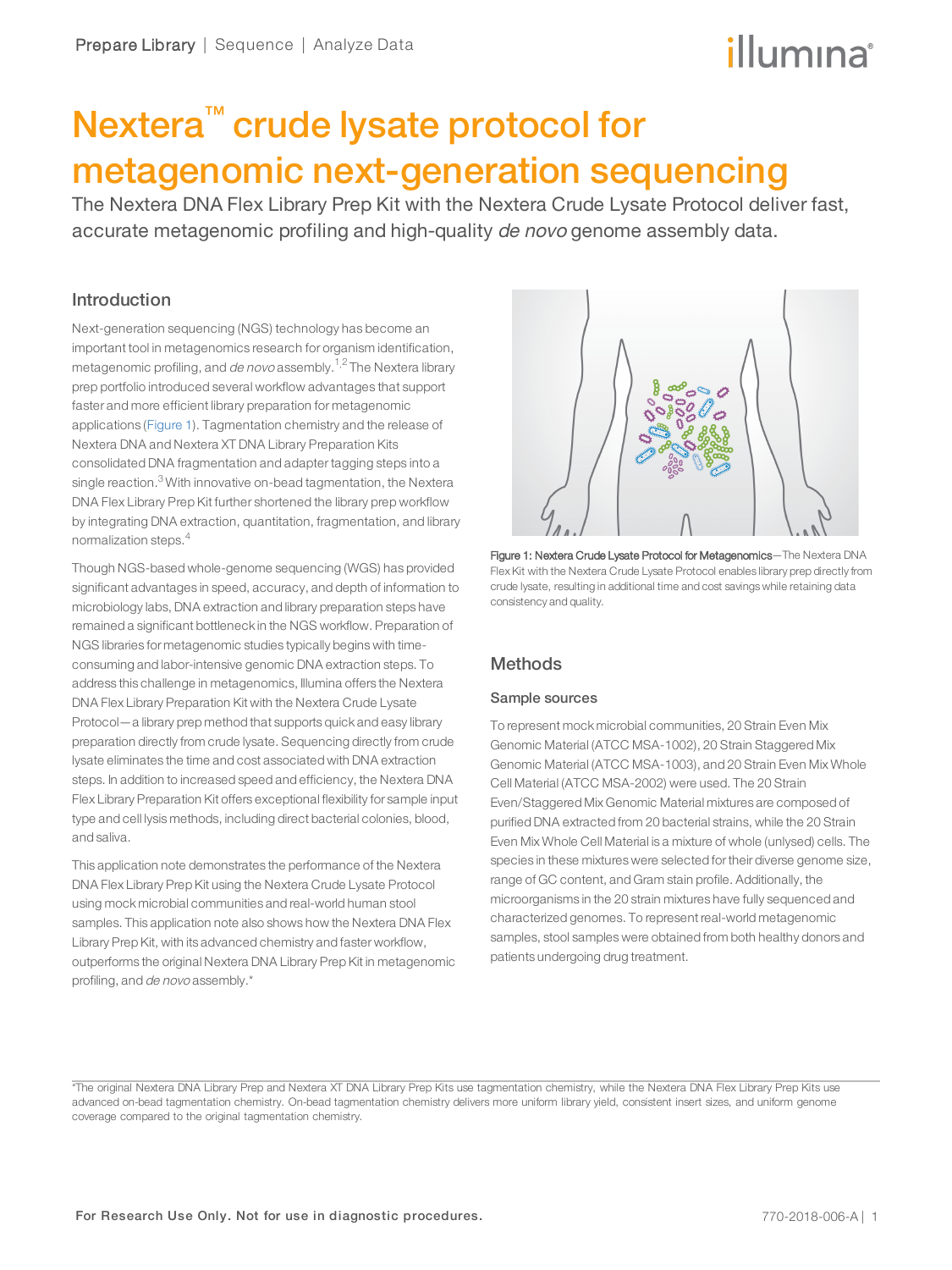## Crude lysate and DNA extraction from mock microbial communities

To prepare crude lysate, 200 µl from the 20 Strain Even Mix Whole Cell sample were processed as described in the [Nextera](https://support.illumina.com/downloads/nextera-dna-flex-metagenomics-lysate-protocol-guide-1000000057812.html) Crude Lysate [Protocol](https://support.illumina.com/downloads/nextera-dna-flex-metagenomics-lysate-protocol-guide-1000000057812.html) with the PureLink Microbiome DNA Purification Kit (Catalog No. A29790, ThermoFisher). Supernatant from step H, which includes the transfer of supernatant from homogenized cells to a clean tube, was used as crude lysate.<sup>[5](#page-5-4)</sup> To prepare extracted DNA, an equivalent number of cells were processed with the PureLink Microbiome DNA Purification Kit using the full protocol. The Nextera Crude Lysate Protocol is compatible with a variety of bacterial DNA extraction kits ([Table 1\)](#page-1-0).

## Crude lysate and DNA extraction from stool samples

Stool samples from donor patients were used to generate crude lysates and extracted DNA as described in the Nextera Crude Lysate Protocol from Stool Samples with the PureLink Microbiome DNA Purification Kit. 0.05 g of stool samples were processed with the PureLink Microbiome DNA Purification Kit. Supernatant from step G, which includes the transfer of supernatant from homogenized cells to a clean tube, was used as crude lysate.<sup>[6](#page-5-5)</sup> To prepare extracted DNA, an equivalent amount of starting material was processed with the PureLink Microbiome DNA Purification Kit using the full protocol. Stool samples can be highly inhibitory due to the presence of PCR inhibitors such as bile, salts, and polysaccharides. Inhibited library preps show an inability to pellet during clean-up steps orthey may deliverlow library yield. Decreasing the amount of lysate below the recommended amount may be needed for some highly inhibitory samples. The Nextera Crude Lysate Protocol is compatible with a variety of stool sample purification kits ([Table 1\)](#page-1-0).

#### <span id="page-1-0"></span>Table 1: DNA extraction and lysate prep kits<sup>a</sup>

| Kits for bacterial samples                                                   |
|------------------------------------------------------------------------------|
| PureLink Microbiome DNA Purification Kit (ThermoFisher)                      |
| UltraClean Microbial DNA Isolation Kit (MOBIO)                               |
| ChargeSwitch gDNA Mini Bacteria Kit (ThermoFisher)                           |
| Kits for stool samples                                                       |
| PureLink Microbiome DNA purification kit (Invitrogen)                        |
| PowerSoil DNA Isolation Kit (MOBIO)                                          |
| PowerFecal DNA Isolation Kit (MOBIO)                                         |
| QIAamp DNA Stool mini kit(Qiagen)                                            |
| a . Far detailed information about recommended eallection and lugic motherle |

a. For detailed information about recommended collection and lysis methods to obtain crude lysate with these kits, and the recommended input amount of crude lysate, download the Nextera Crude Lysate [Protocol](https://support.illumina.com/downloads/nextera-dna-flex-metagenomics-lysate-protocol-guide-1000000057812.html) Guide.

## Library preparation and sequencing

To test the accuracy and sensitivity of the Nextera DNA Flex Library Prep Kit with species identification and metagenomic profiling, 10 ng of DNA from the 20 Strain Staggered Mix Genomic Material sample was added directly to the Nextera DNA Flex Library Prep Kit (Catalog No. 20018704, Illumina) and prepared using the standard protocol (extracted DNA).

To compare the performance of crude lysate to extracted DNA, sequencing libraries were prepared with 5  $\mu$ l lysate or 5  $\mu$ l extracted DNA from the 20 Strain Even Mix Whole Cell sample or from stool samples. The lysate and extracted DNA samples were used with the Nextera DNA Flex Library Preparation Kit using either the Nextera Crude Lysate Protocol or the standard protocol. Library preparation using the Nextera Crude Lysate Protocol significantly reduced the total amount of time and the number of touch points in the library preparation workflow [\(Figure 2\)](#page-1-1). By using crude lysate as a direct input into the Nextera DNA Flex Library Preparation Kit, the need for costly, time-consuming DNA quantitation kits are also eliminated.

For a comparison of the Nextera DNA Flex Library Preparation Kit and the original Nextera DNA Library Preparation Kit (Catalog No. FC-121-1030, Illumina), 50 ng DNA from the 20 Strain Even Mix Genomic Material sample and 50 ng DNA from the 20 Strain Staggered Mix Genomic Material sample were added directly to the library prep kits. Libraries were prepared using the standard protocol.

All libraries were sequenced on the NextSeq™ 550 Sequencing System with a run configuration of  $2 \times 150$  bp paired-end reads using the NextSeq 500/550 High Output v2 Kit (Catalog No. FC-404-2004, Illumina).



<span id="page-1-1"></span>Figure 2: Comparison of extracted DNA and crude lysate workflows-The Nextera Crude Lysate Protocol reduces the amount of time and total number of touch points required in the library preparation protocol. The crude lysate protocol also reduces the time and cost associated with additional purification and quantitation steps. Workflow times were calculated assuming specific methods: DNA extraction (PureLink Microbiome DNA Purification Kit), DNA Quantitation (Qubit). Times may vary depending on equipment used, kits used, sample batch number, automation procedures, and user experience.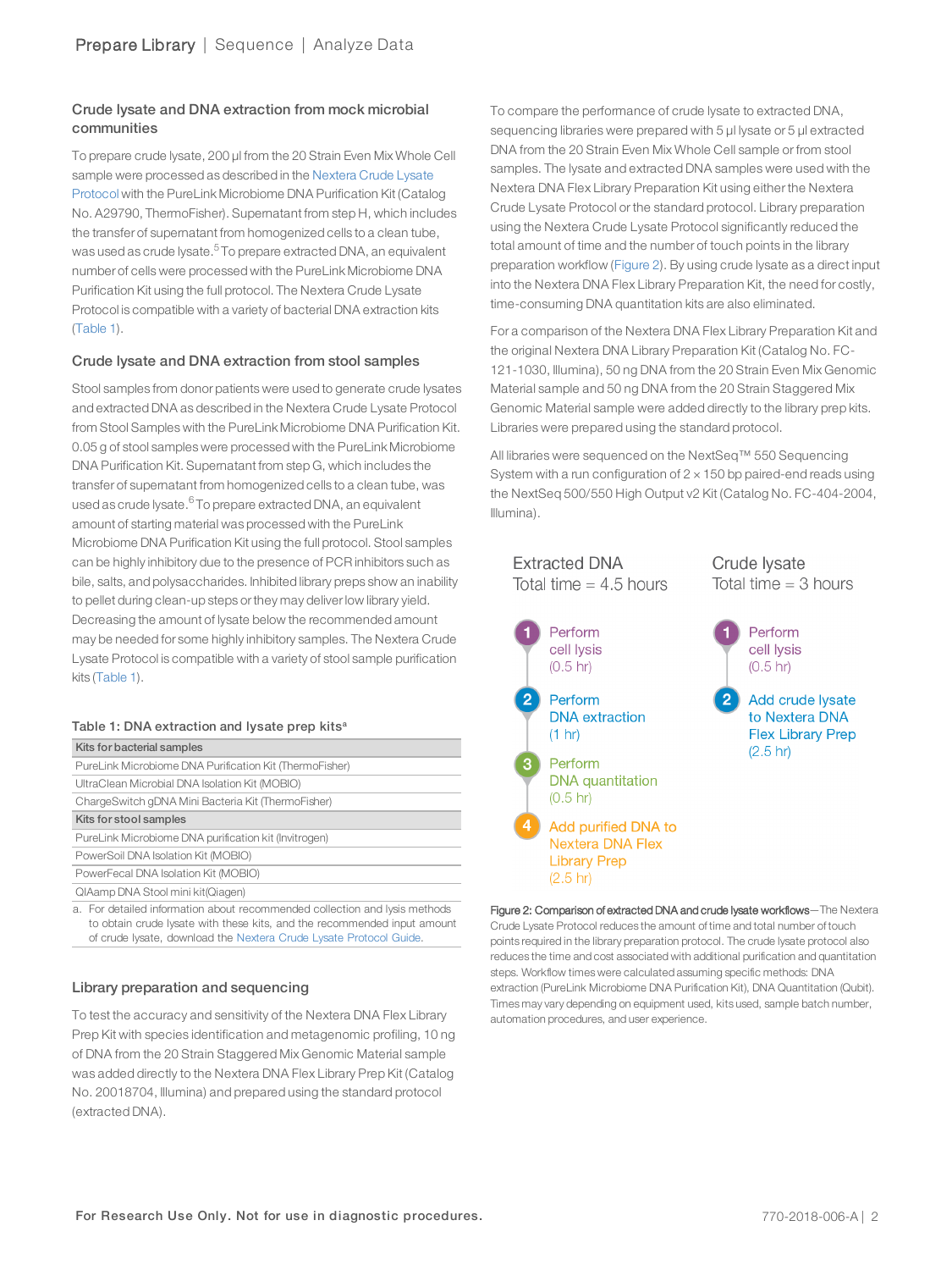### Data analysis

Metagenomic profiling metrics, including true positives, relative abundance, false positives, observed abundance, and expected abundance, were calculated on the One Codex $^7$  $^7$  platform. Genome assembly bar graphs were generated with two software tools. First MEGAHIT v1.1.1. $<sup>8</sup>$  $<sup>8</sup>$  $<sup>8</sup>$  performed *de novo* alignment with the FASTQ</sup> reads to generate contigs, then the contigs were assessed with Quality Assessment Tool for Genome Assemblies (QUAST)<sup>[9](#page-5-8)</sup> with the known reference genomes. Metagenomic profiling stacked bar graphs were compiled with GENIUS Metagenomics software.<sup>[10](#page-5-9)</sup> GENIUS Metagenomics software can be accessed in BaseSpace™ Sequence Hub, the Illumina genomics computing platform.

## **Results**

## Metagenomic profiling with mock community mixtures and stool samples

To establish the accuracy and sensitivity of the Nextera DNA Flex Library Prep Kit in basic organism identification, a sequencing library was prepared with the 20 Strain Staggered Mix sample. Metagenomic profiling summary metrics—true positive, relative abundance, and false positives—were calculated on the One Codex platform. The results demonstrate excellent metagenomic profiling performance: all 20 organisms in the 20 Strain Staggered Mix were identified with no false positives ([Table 2\)](#page-2-0). The composition statistics with the 20 Strain Staggered Mix were also highly accurate with the observed abundance scores closely matching the expected abundance scores for all 20 species ([Table 3](#page-2-1)). Furthermore, the observed abundance scores spanned four orders of magnitude and were able to detect species present in the sample down to 0.018%, which demonstrates high sensitivity in the Nextera DNA Flex sequencing workflow.

#### <span id="page-2-0"></span>Table 2: 20 Strain Staggered Mix metagenomic profiling summary statistics<sup>a,b</sup>

| Library                  | True positives | <b>Relative</b><br>abundance | <b>False positives</b> |
|--------------------------|----------------|------------------------------|------------------------|
| 20 Strain                |                |                              |                        |
| Staggered Mix            |                |                              |                        |
| and Nextera DNA          | 100%           | 100%                         | C                      |
| <b>Flex Library Prep</b> |                |                              |                        |
| Kit                      |                |                              |                        |

a. One Codex defines statistics as follows: True Positives: The percentage of organisms present in the control. Organisms are marked as "Present" if they are detected within two logs of the true abundance. Relative Abundance: The Pearson correlation coefficient between the known input organism abundances and the detected abundances (based on genome-size adjusted read counts). False Positives: 100% less 10 percentage points for each "High" abundance false positive, 5 points for each "Moderate" one, and 1 point for each "Low" one. "Trace" false positives do not count against the score, and the minimum possible score is 0%.

b. Data set down sampled from 20 million reads to 1 million reads.

#### <span id="page-2-1"></span>Table 3: 20 Strain Staggered Mix metagenomic profiling composition statistics

| Name of organism             | Observed<br>abundance | Expected<br>abundance |
|------------------------------|-----------------------|-----------------------|
| Rhodobacter sphaeroides      | 19.07%                | 18.00%                |
| Escherichia coli             | 18.54%                | 18.00%                |
| Staphylococcus epidermidis   | 18.26%                | 18.00%                |
| Porphyromonas gingivalis     | 17.17%                | 18.00%                |
| Streptococcus mutans         | 17.61%                | 18.00%                |
| Pseudomonas aeruginosa       | 1.93%                 | 1.80%                 |
| Clostridium beijerinckii     | 1.80%                 | 1.80%                 |
| Bacillus cereus              | 1.15%                 | 1.80%                 |
| Staphylococcus aureus        | 1.64%                 | 1.80%                 |
| Streptococcus agalactiae     | 1.77%                 | 1.80%                 |
| Acinetobacter baumannii      | 0.18%                 | 0.18%                 |
| Propionibacterium acnes      | 0.21%                 | 0.18%                 |
| Neisseria meningitidis       | 0.21%                 | 0.18%                 |
| Lactobacillus gasseri        | 0.19%                 | 0.18%                 |
| Helicobacter pylori          | 0.19%                 | 0.18%                 |
| Bacteroides vulgatus         | 0.015%                | 0.018%                |
| Enterococcus faecalis        | 0.021%                | 0.018%                |
| Deinococcus radiodurans      | 0.017%                | 0.018%                |
| Bifidobacterium adolescentis | 0.013%                | 0.018%                |
| Actinomyces odontolyticus    | 0.007%                | 0.018%                |

## The Nextera DNA Flex Crude Lysate Protocol vs. the standard protocol with mock microbial communities

To compare the performance of the Nextera Crude Lysate Protocol to the standard protocol, sequencing libraries were prepared with crude lysate and extracted DNA from the 20 Strain Even Mix Whole Cell Material sample. Libraries made with crude lysate and extracted DNA generated equivalent metagenomic profiling summary statistics ([Table 4](#page-2-2)).

#### <span id="page-2-2"></span>Table 4: Comparison of crude lysate and extracted DNA metagenomic profiling summary data

| Libraries               | True<br>positives | Relative<br>abundance | False<br>positives |
|-------------------------|-------------------|-----------------------|--------------------|
| Crude Lysate            | 100%              | 33%                   |                    |
| Extracted<br><b>DNA</b> | 100%              | 32%                   | $\bigcap$          |
| __                      | .                 | <br>$\cdots$<br>$ -$  | .                  |

a. Data set down sampled from 20 million reads to 5 million reads.

Using the same crude lysate and extracted DNA data set, the de novo genome assembly quality was also compared and the percentage of genome fraction assembled was calculated with QUAST. In general, a higher fraction of genome assembled is indicative of a higherquality genome assembly. For all 20 organisms analyzed, the crude lysate and extracted DNA libraries generated very similar genome assembly results ([Figure 3](#page-3-0)).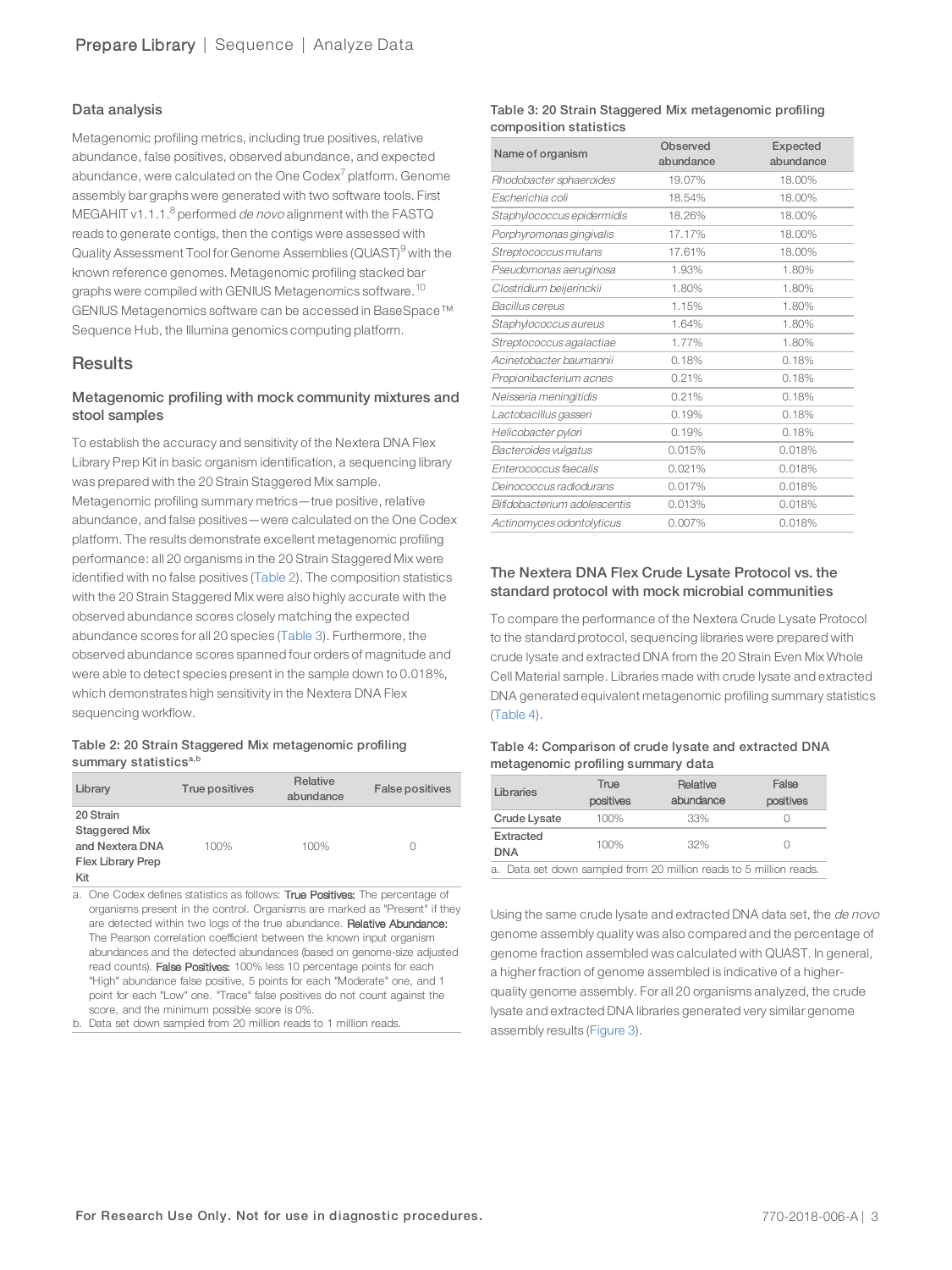

<span id="page-3-0"></span>Figure 3: Comparison of crude lysate and extracted DNA genome assembly—Assembly was performed with MEGAHIT using 5 million, paired-end, 150 bp reads. Bar graph illustrates genome assembly performance for 20 organisms as reported by QUAST.



<span id="page-3-1"></span>Figure 4: Comparison of crude lysate and extracted DNA metagenomic profiles—–Bar graph illustrates the abundance of each organism identified by GENIUS metagenomics analysis (using 3 million, paired-end, 150 bp reads) for the > 60 organisms identified in both stool libraries.



<span id="page-3-2"></span>Figure 5: Comparison of crude lysate and extracted DNA genome assembly with unknown species—Graph illustrates cumulative assembled length (Mbp) with the contigs ordered from largest to smallest. 20 million reads were used for assembly.

### The Nextera DNA Flex crude lysate protocol vs. the standard protocol with stool samples

The metagenomic profiles resulting from the Nextera Crude Lysate Protocol and the standard Nextera DNA Flex Library Prep protocol are very similar even with highly inhibitory, challenging stool samples ([Figure 4\)](#page-3-1). Unlike the mock microbial community samples, the stool samples contain a mixture of unknown species and an unknown species composition (percentage of each species). For the de novo assembly of metagenomics samples with unknown species, cumulative assembled length can be used to assess the quality of genome assembly. Assembly using QUAST revealed that the cumulative assembled lengths are highly similar between libraries prepared with the Nextera Crude Lysate Protocol from Stool Samples and the standard Nextera DNA Flex Library Prep protocol ([Figure 5\)](#page-3-2).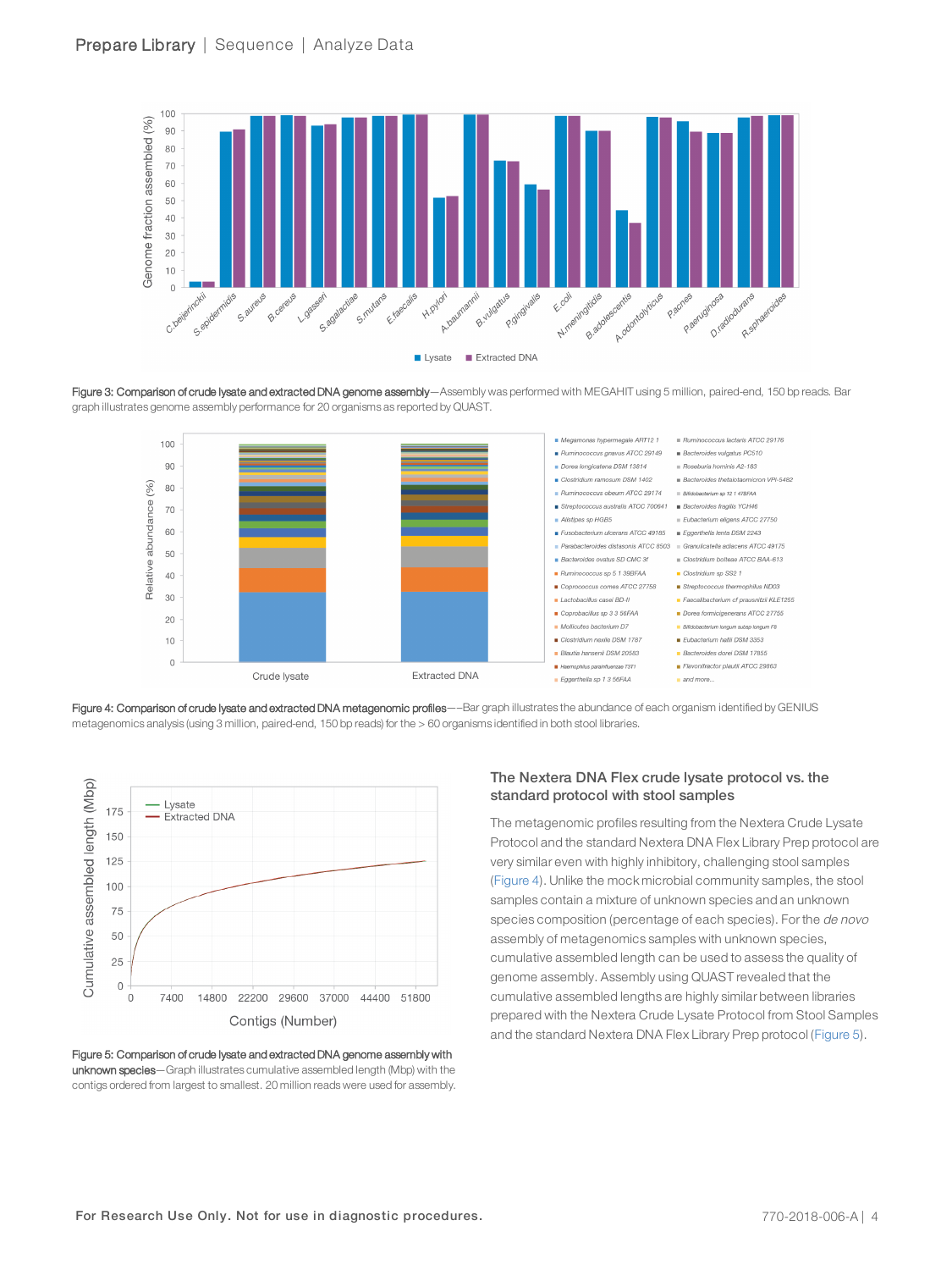

<span id="page-4-0"></span>Figure 6: Comparison of Nextera DNA Flex and original Nextera genome assembly metrics—Bar graph illustrates genome fraction assembled with MEGAHIT (using 2 million, paired-end, 150 bp reads) for all 20 organisms. Organisms are listed in the order of increasing GC% from left to right.



<span id="page-4-1"></span>Figure 7: Comparison of Nextera DNA Flex and original Nextera DNA metagenomic profiles—Bar graph illustrates the abundance of each organism identified by GENIUS metagenomics analysis (3 million, paired-end, 150 bp reads were used for analysis) for the > 60 organisms identified in both libraries.

## Nextera DNA Flex outperforms the original Nextera DNA Library Prep Kit for metagenomic profiling

The profiling performance of the Nextera DNA Flex Library Prep Kit was compared with the original Nextera DNA Library Prep Kit with libraries prepared from the 20 Strain Even Mix and the 20 Strain Staggered Mix Genomic Material samples. Summary metrics were calculated on the One Codex platform and the results demonstrate that the Nextera DNA Flex Library Prep Kit delivers superior metagenomic profiling results compared to the original Nextera DNA Library Prep Kit ([Table 5\)](#page-5-10). Unlike Nextera DNA and Nextera XT Library Prep Kits, Nextera DNA Flex Library Prep Kits use advanced on-bead tagmentation, which delivers uniform library yield, consistent insert sizes, and uniform genome coverage. These advantages work together to produce improved metagenomic profiling.

## Nextera DNA Flex enables superior genome assembly compared to the original Nextera DNA Library Prep Kit

Beyond assessments of organism detection and metagenomic profiling, the sequencing data were analyzed to compare genome assembly metrics. To evaluate genome assembly quality, the genome fraction assembly metrics were calculated by QUAST. The QUAST data show that Nextera DNA Flex outperformed the original Nextera DNA Kit for most of the 20 organisms in the 20 Strain Even Mix Whole Cell Material sample, especially for the AT rich organisms ([Figure 6\)](#page-4-0).